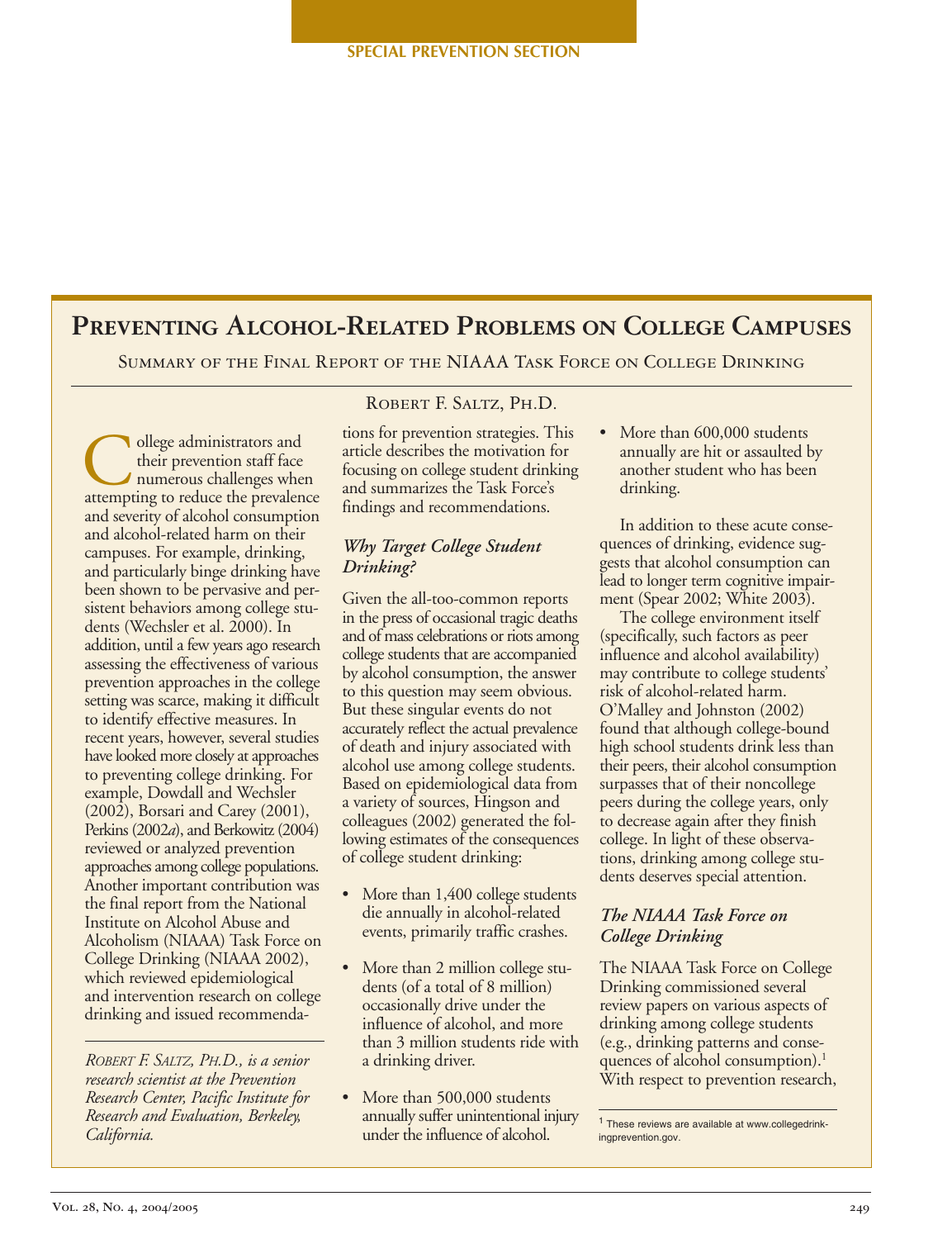however, the Task Force found that studies evaluating prevention approaches focused mostly on interventions aimed at individual student drinkers rather than on interventions aimed at entire college populations (i.e., universal interventions).

The Task Force's findings regarding the efficacy of individual-level interventions have been reviewed and summarized by Larimer and Cronce (2002), who distinguish between educational or awareness programs, cognitive-behavioral interventions, and motivational enhancement techniques. With one or two exceptions, this review found little evidence to support the effectiveness of purely educational or awareness programs. Newer approaches combining provision of information with other components, such as motivational enhancement, await evaluation and may be found to be more successful. 

Cognitive-behavioral skills training programs attempt to teach skills relevant to moderating alcohol consumption, including those specific to drinking (e.g., monitoring one's consumption or gauging one's blood alcohol levels) and more general life skills, such as stress management. These programs also can include components such as clarification of values, information, and/or education.

One cognitive-behavioral approach focuses on identifying students' expectancies regarding alcohol's effects, because studies have shown that a substantial portion of alcohol's effects is attributable to such expectancies rather than to alcohol's physiological effects. Research indicates that focusing on expectancies impacts the drinking behavior of students, particularly males.

Larimer and Cronce (2002) concluded that the most promising interventions incorporate several components, such as training in drinking skills and life skills, self-monitoring, and challenges to students' expectancies.

Brief interventions—which include alcohol information, skills

training, and personalized, nonjudgmental feedback to enhance motivation to change—can be effective in both individual and group formats.

#### *NIAAA Task Force Recommendations*

The NIAAA Task Force summarized its findings and recommendations in a comprehensive report (NIAAA 2002). At the time the report was written, the interventions described above represented nearly all that had been rigorously evaluated with college students. However, the Task Force expanded the scope of the rec ommendations by including universal prevention efforts that had been evaluated in other community settings and could reasonably be extended to college settings as well as those already adopted by some colleges without being formally tested. The recommendations were organized in four "tiers" based on both the interventions' relevance to college student drinking and the degree to which they are supported by empirical evidence. Although this classification is not universally accepted and may have to be modified in response to more recent research, it can help college adminis trators and researchers to choose the most promising approaches.

*Tier 1.* Based on the findings described in the previous section, the Tier 1 category included strategies that show evidence of effectiveness with college students, including:

- Combinations of cognitivebehavioral skills training with norms clarification and motivational enhancement interventions.
- Brief motivational enhancement interventions.
- Interventions challenging alcohol expectancies.

*Tier 2.* This category includes strategies that research shows have been successful with general populations and could be applied to college settings, including efforts either to restrict the availability of alcohol or to create an environment supportive of such restrictions. These universal strategies are critical because alcoholrelated harm to society can be attributed not only to the heaviest drinkers but also to the large numbers of light and moderate drinkers (Gruenewald et al. 2003). Tier 2 strategies could include approaches involving minimal legal drinking age (MLDA) laws (e.g., increased enforcement of MLDA laws) and other alcohol-related criminal and administrative measures such as:

- Implementation, increased publicity, and enforcement of laws to prevent alcohol-impaired driving.
- Restrictions on alcohol retail outlet density.
- Increased prices and excise taxes on alcoholic beverages.
- Responsible beverage service policies in social and commercial settings.
- Campus and community coalitions of all major stakeholders to implement these strategies effectively.

The Tier 2 interventions have not been evaluated on college campuses, at least in part because such measures are challenging to implement and studies are difficult to design. Efficacious community-level prevention interventions, such as the Massachusetts Saving Lives program (Hingson et al. 1996), Communities Mobilizing for Change on Alcohol (Wagenaar et al. 2000), and the Community Trials Project (Holder et al. 2000), however, can guide future college-based efforts.